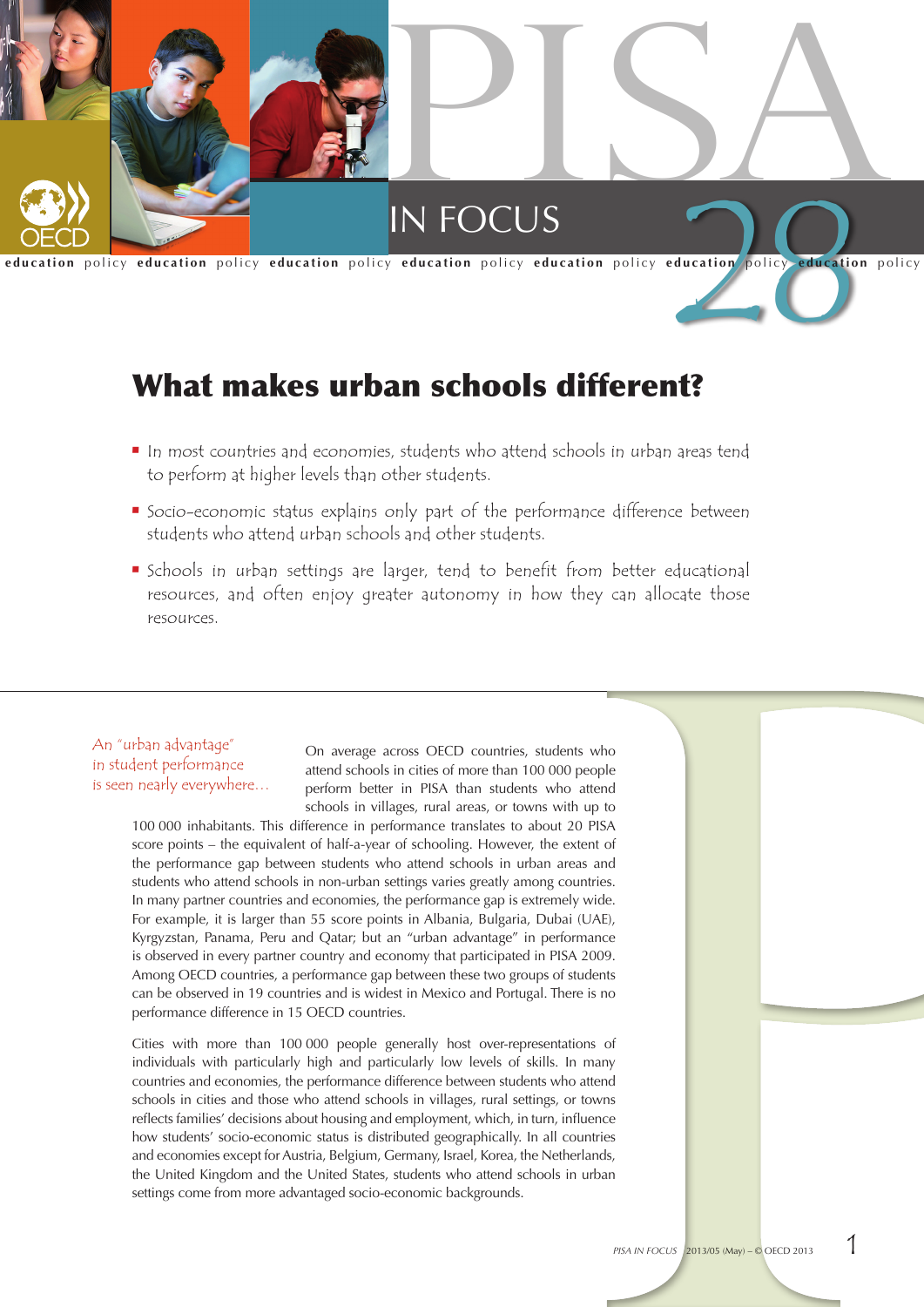# RISA

### **The "urban advantage" in student performance**



 $\Box$  Urban  $\Diamond$  Non-urban

A possible reason for this is that in these countries and economies, urban areas might offer better employment prospects, particularly to highly skilled workers. In Denmark, on the other hand, socio-economic segregation works differently: students whose parents have high levels of education and high-status occupations are more likely to attend schools in rural locations or in towns of up to 100 000 people.

### …and it's not only related to students' socio-economic backgrounds.

Differences in students' socio-economic background explain only part of the performance gap between students who attend urban schools and those who attend schools in non-urban areas. In fact, schools in urban areas tend to be different than schools in rural areas and towns. Urban schools are usually larger, have a more socio-economically advantaged student body, enjoy greater responsibility for resource allocation, are less likely to experience staff shortages, are more likely to have a higher proportion of qualified teachers, and have higher student-teacher ratios than schools in rural areas and towns, especially in partner countries and economies.

In Australia, Colombia, Dubai (UAE), Finland, Mexico, Panama, Peru and Uruguay, a significantly higher proportion of students in urban areas than in less-populated areas attend schools that have broad authority over resource allocation. Similarly, in all countries except Belgium, Germany, Greece, Hungary, Ireland, Israel, the Netherlands, Panama, the Slovak Republic and the United Kingdom, students in urban settings are more likely than students in less-inhabited areas to attend large schools.

Note: Score-point differences in reading performance that are statistically significant between urban and non-urban students are marked in darker tone. Countries are ranked in descending order of the PISA score in reading of urban students.<br>Schools that are located in cities of more than 100 000 people are considered urban while schools that are located in less-populated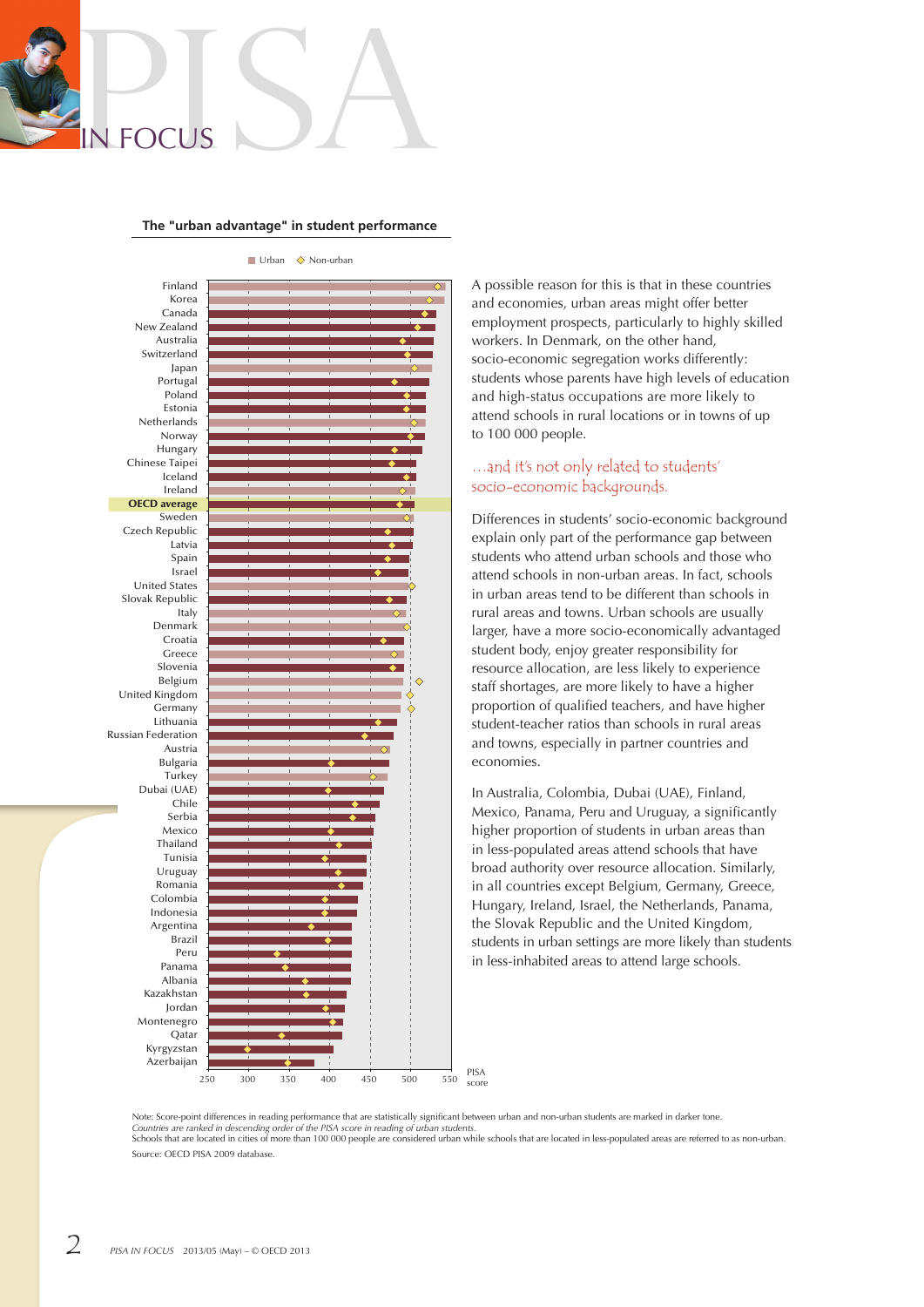### **in OECD countries How do urban schools partner countries and economies**

**differ from non-urban schools?**



PISAin Focus

Note: Only countries and economies with sufficient data are considered.

Positive/negative signs indicate a positive/negative and statistically significant difference between urban and non-urban schools. No sign indicates<br>that differences between urban and non-urban schools are not statisticall

Source: OECD 2009 database.